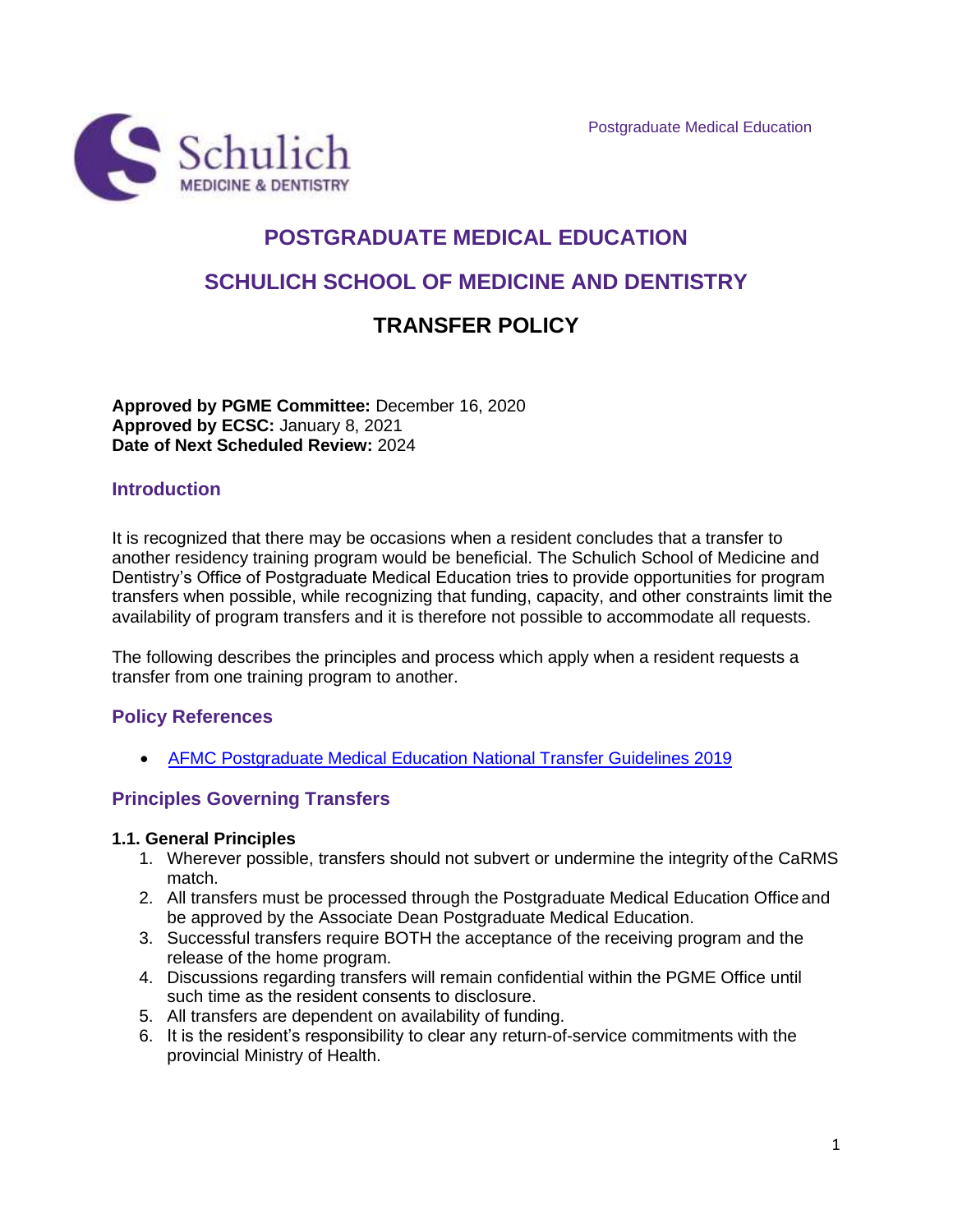# **1.2. Principles**

- 1. Residents must have completed at least 6 months of residency before a transfer request can be made, ideally including at least one block in the discipline from which transfer is being requested.
- 2. Transfers within the last 6 months of a program will not normally be accepted, except in cases where the programs overlap significantly (eg. Family medicine to Public Health and Preventative Medicine)
- 3. Residents requesting a transfer may be required to meet with the Associate Dean Postgraduate Medical Education and/or the Associate Dean for Learner Experience (or designate) in order to discuss the reasons for the request and explore options.
- 4. Residents must meet the same criteria applied to those candidates in the receiving program who successfully matched through CaRMS.
- 5. Residents must be accepted by the receiving program according to the program's usual process and resident selection criteria. Programs have the right to not offer a residency position to applicants, and this decision cannot be appealed.
- 6. Transferring residents are responsible for contacting the CFPC or RCPSC to have their prior postgraduate training assessed for credit toward the new program. Until notification has been received from the appropriate College, the resident will be registered at the PGY1 level to ensure adequate funds are available for a complete training path. The resident may be advanced once the assessment of training is received, pending acceptance of the College's recommendation by both the Program and the Postgraduate Dean.

# **Process for Transfers**

# **2.1 Transfers between Schulich Programs involving PGY-1 Residents**

- 1. To enquire about a transfer, residents must first contact the Manager in the Postgraduate Medical Education Office. A meeting with the Postgraduate Dean and/or the Associate Dean for Learner Experience (or designate) may then be scheduled. Residents will be directed to the on-line Transfer Policy and given instructions for preparing a transfer application, which will include a curriculum vitae and letter of intent. Copies of in-training evaluation reports and EPAs will be provided by the PGME Office to the requested program as part of the resident's transfer application.
- 2. For PGY-1 residents, transfer requests must be submitted by January 31 of their PGY-1 year. PGY-1 residents who will not have completed 6 months in their training program by January 31 because of off-cycle start dates may consider submitting requests in the fall transfer process (see below).
- 3. After January 31, the PGE Office will contact the programs to which transferrequests have been made to inquire about their capacity.
- 4. If a program identifies no capacity to consider a transfer, the resident will benotified and the application will not be forwarded to that program.
- 5. If a program identifies capacity to consider a transfer, any applications for transferto that program will be forwarded for consideration.
- 6. Programs identifying capacity are not obligated to accept any resident, but must apply fair selection procedures including document review and/or interviews to enable decision-making.
- 7. Programs will make decisions about transfers, when possible, by March 31 of each year. The program will notify the PGME Office of its decision, and in turn the PGME Office will communicate the decision to the resident. AFMC changes to CaRMS deadlines may